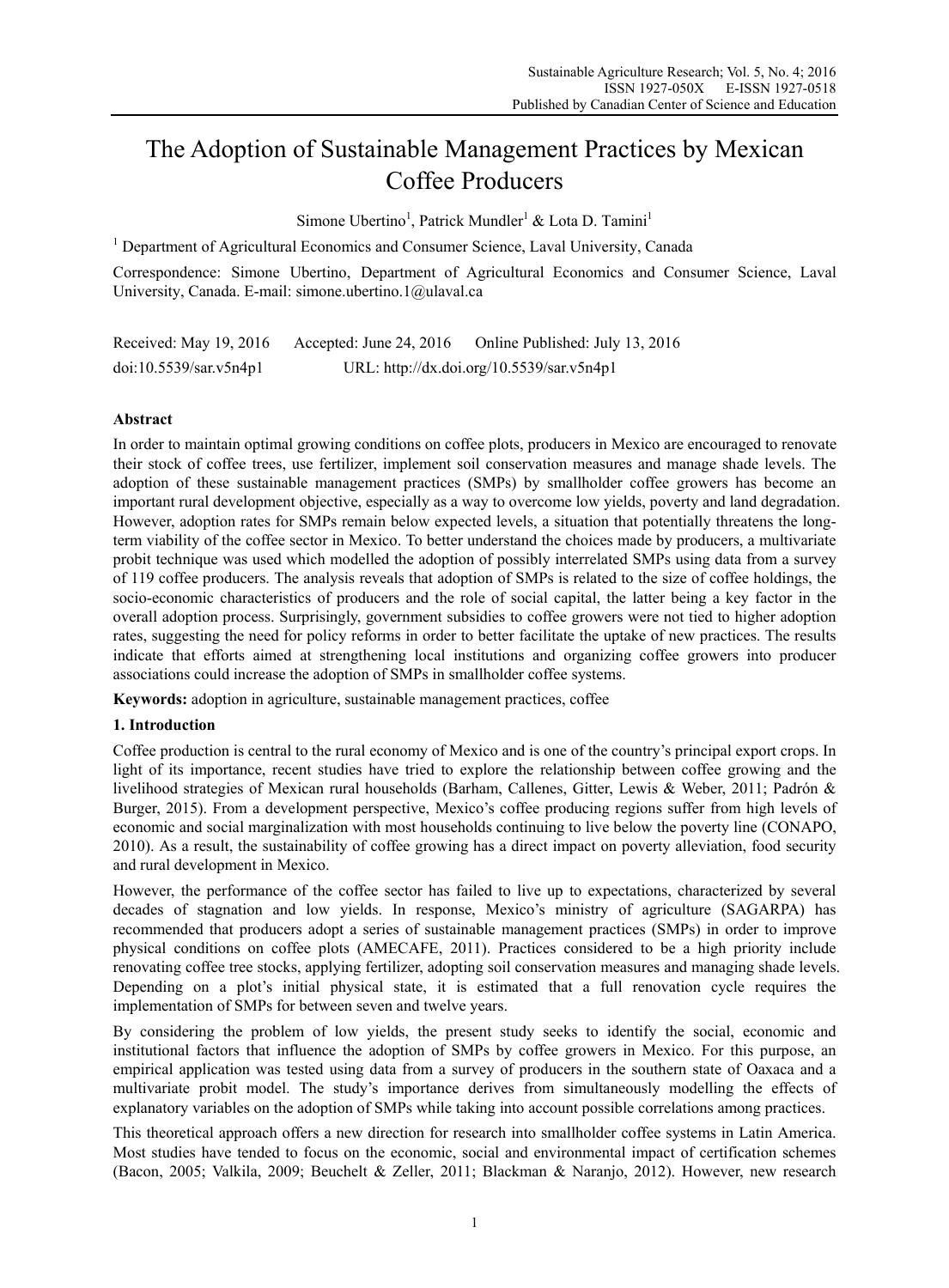suggests that a greater effort should be made to understand the adoption choices of coffee producers themselves. As several impact studies conducted in Mexico and Peru have demonstrated, revenue differences between certified organic and non-certified coffee producers are largely attributable to differences in yields rather than to the premiums from certification (Barham et al., 2011; Barham & Weber, 2012; Ruben & Fort, 2012). A case can therefore be made that policymakers, NGOs and cooperatives looking to increase the revenues of coffee growing households should focus greater attention on promoting the adoption of better management practices with a view to increasing yields rather than pursuing smallholder certification (Barham et al., 2011). In this respect, a deeper understanding of the adoption choices that producers make could potentially facilitate such a strategy.

## **2. Method d**

#### 2.1 Study Area and Sampling Procedure

The data for this study was gathered from a survey of 119 coffee producers in the southern state of Oaxaca. The survey related to activities undertaken during the 2013/2014 coffee season and was conducted in August-September, 2014. Field interviews with producers were carried out face to face using a structured survey questionnaire. During the initial sampling stage, a municipal district - San Agustin Loxicha - was selected (see Figure 1). The area in question was chosen due to its coffee growing potential and because it is located in one of the state's main coffee growing regions.

In the following stage, two villages within the municipality were randomly selected as field sites and the survey was pre-tested in a third village. Proportionate random sampling was carried out using a database of coffee producers in each village. The sample size was determined based on a reasonable estimate of the number of producers who could be interviewed during the field research period. Similar sample sizes have also been used in previous adoption studies (Boahene, Snijders & Folmer, 1999; Cramb, 2005; Ali et al., 2007). In addition, during field visits, semi-structured interviews were conducted with two groups of producers to obtain supplementary information on local issues related to coffee growing.



Figure 1. Map of surveyed area in Mexico

# *2.2 SMP C Categories*

Producers were asked a series of questions related to their use of SMPs. The practices mentioned in the survey are regarded as a high priority for all coffee growing regions in Mexico (AMECAFE, 2011). They are:

1) Renovating coffee tree stocks

- Replanting coffee trees
- Pruning branches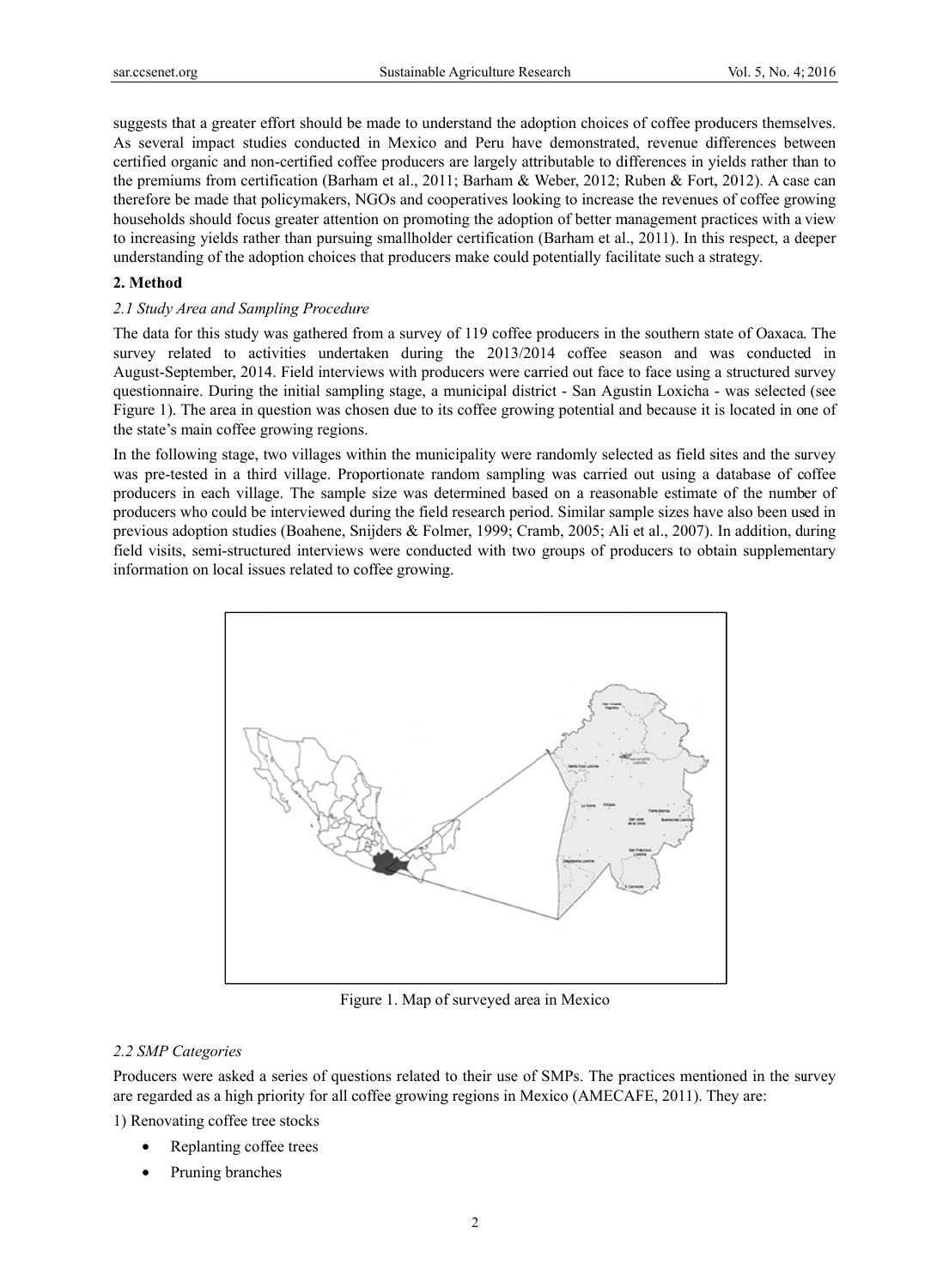Cutting off trunks

2) Applying fertilizer

- Organic fertilizer usage
- Chemical fertilizer usage

3) Implementing soil conservation measures

- Constructing terraces
- Building drainage ditches
- Building contour barriers
- Planting *Inga* trees or shrubs

4) Managing shade levels on coffee plots

- Pruning surrounding trees or shrubs
- Thinning sections of plot

For each of the four categories of SMPs, a producer was considered an adopter if at least one of the recommendations had been implemented. The first category lists three possible options producers have for improving coffee tree stocks. These include replanting plots by removing old or damaged trees, pruning branches (*podar*) or cutting off trunks (*recepar*) in order to stimulate new growth. Typically, coffee trees begin to produce berries three years after planting with peak production attained between the fifth and sixth year, after which, in the absence of pruning or cutting, yields begin to decline. The type of measure required depends on both the physical condition and age of the tree. For the second category of SMPs, both organic and chemical fertilizer adoption was accounted for although in Mexico coffee producers rarely use the latter (AMECAFE, 2011). Examples of organic fertilizer used in coffee production include chicken and cow manure, coffee pulp and household compost material.

The third category of SMPs outlines ways that producers can minimize soil erosion due to water runoff. Measures include building terraces, creating drainage ditches and erecting contour barriers. In addition, producers are encouraged to plant leguminous trees and shrubs of the genus *Inga*. Conservation strategies are vital since coffee is mostly cultivated in the river basins of the Pacific Ocean and the Gulf of Mexico. Given the mountainous topography of these regions, coffee plots are often vulnerable to soil erosion in addition to other environmental stressors caused by climate change (Castellanos et al., 2013).

Given that most coffee in Mexico is shade grown (Moguel & Toledo, 1999) adequate shade control measures are considered necessary. Excessive shading can create unfavourable phytosanitary conditions and negatively affect yields. Coffee farmers are advised to prune surrounding trees and shrubs, remove dead branches or thin out plot sections as needed (category 4).

The survey data indicates that SMP adoption varies considerably from one category to the next. For example, the number of producers who had renovated their stock of coffee trees was relatively high: 74% of those surveyed had followed at least one of the recommendations. By contrast, only 34% of producers had applied fertilizer and with one exception all of the adopters had used organic materials. Regarding soil conservation strategies, 58% of producers had implemented at least one measure while less than half (48%) of respondents had chosen to manage shade levels.

# *2.3 Econometric Strategy*

A multivariate probit model (MVP) employs a system of simultaneous equations in order to determine the effect that explanatory variables have on adoption. The framework is based on the assumption that a producer's decision on whether or not to adopt a new practice is likely to be correlated with other adoption choices. By contrast, many studies develop univariate models to test which variables influence the adoption of a single agricultural practice. Such an approach however can be problematic since it fails to consider potential correlations among practices (Feder, Just, & Zilberman, 1985; Teklewold, Kassie, & Shiferaw, 2013). In many cases, adoption choices are interdependent meaning producers adopt new practices simultaneously or sequentially either as complements or substitutes. When adoption choices are correlated, a univariate model carries the risk of over or underestimating the significance of explanatory variables. By contrast, the MVP approach considers any potential correlations between the unobserved errors in the adoption equations as well as the relationship among adoption choices (Rodríguez-Entrena & Arriaza, 2013).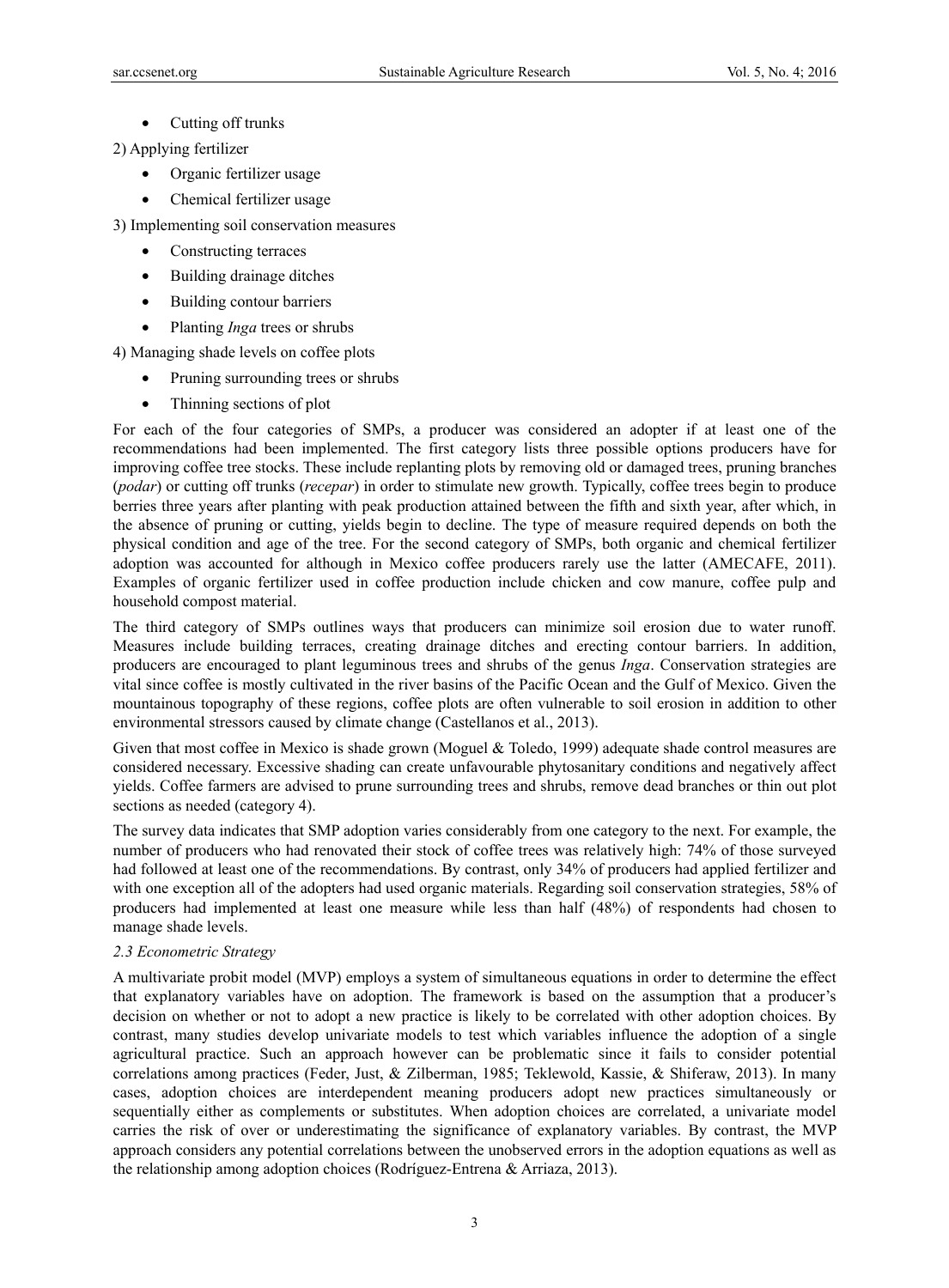Formally, it is assumed that producers will evaluate a series of practices and choose the bundle that maximizes their expected utility. Following Teklewold et al.  $(2013)$ , we consider the  $i<sup>th</sup>$  coffee producer confronted with a decision on whether to adopt a new practice. Let  $U_0$  denote the benefits derived from traditional management practices and let  $U_n$  represent the benefits of adopting the  $n^{\text{th}}$  practice. In our case, *n* denotes one of the four categories of SMPs. The producer chooses to adopt if  $Y^*_{in} = U_n - U_0 > 0$ . The net benefits  $(Y^*_{in})$  from adoption is a latent variable determined by a vector of household and farm characteristics  $(X<sub>in</sub>)$  as a well as non-observable disturbances captured by the error term *εin*:

$$
Y^*_{in} = \beta_n \cdot X_{in} + \varepsilon_{in} \tag{1}
$$

In this equation, the term  $\beta_n$  represents the vector of parameters to be estimated. By using the indicator function, we can derive an observed binary equation from the unobserved preferences in equation (1). Specifically, a producer will adopt a SMP ( $Y_{in}$ =1) if  $Y^*_{in}$  >0 but will forego adoption ( $Y_{in}$ =0) when  $Y^*_{in}$  <0. Since the MVP model takes into account the possibility of multiple adoptions, the error terms of the equations jointly follow a multivariate normal distribution. Estimates are obtained using the maximum likelihood approach and the model captures any correlations among the stochastic elements of the SMPs. As a result, the observed binary equation will jointly represent the choice to adopt a new practice. When SMPs are interdependent, the MVP solution allows for greater efficiency in estimating the parameters of interest.

#### *2.4 Explanatory Variables*

The explanatory variables  $(X_{in})$  included in the model as well as their hypothesized effect on the adoption of SMPs are discussed below. Table 1 presents the descriptive statistics from the survey relating to the variables of interest.

| Dependant Variables                                                  | Name         | Mean  | Std. Err |
|----------------------------------------------------------------------|--------------|-------|----------|
| Renovating coffee tree stock $(1 = yes; 0 = no)$                     |              | 0.74  | 0.04     |
| Applying fertilizer $(1 = yes; 0 = no)$                              |              | 0.34  | 0.04     |
| Implementing soil conservation measures $(1 = yes; 0 = no)$          |              | 0.58  | 0.05     |
| Controlling shade levels on coffee plots $(1 = yes; 0 = no)$         |              | 0.48  | 0.05     |
| <b>Explanatory Variables</b>                                         |              |       |          |
| Farm and Management Characteristics                                  |              |       |          |
| Total farm size (hectares)                                           | Hectares     | 2.58  | 0.27     |
| Producer has multiple plots $(1 = yes; 0 = no)$                      | Mult Plot    | 0.43  | 0.05     |
| Average plot distance from home (minutes)                            | Plot Dist    | 32.94 | 3.00     |
| Producer uses hired labour ( $1 = yes$ ; $0 = no$ )                  | Hired Lab    | 0.45  | 0.05     |
| Producer receives coffee subsidies $(1 = yes; 0 = no)$               | Coff Subs    | 0.42  | 0.05     |
| Socio-economic Profile                                               |              |       |          |
| Age of producer (years)                                              | Age          | 48.04 | 1.39     |
| Producer is male $(1 = yes; 0 = no)$                                 | Gender       | 0.75  | 0.04     |
| Education level of producer (years of schooling)                     | Education    | 4.72  | 0.33     |
| Total family size (number)                                           | House Size   | 4.84  | 0.23     |
| Household member has salaried employment $(1 = yes; 0 = no)$         | Off_Farm_Emp | 0.23  | 0.04     |
| Social Capital                                                       |              |       |          |
| Membership in farmers' group or association ( $1 = yes$ ; $0 = no$ ) | Farm Member  | 0.25  | 0.04     |
| Number of adult relatives in the village                             | King Ties    | 7.71  | 0.60     |
| Village Dummy                                                        |              |       |          |
| Village of Chilapa ( $1 = yes$ ; $0 = no$ )                          | Village Dum  | 0.63  |          |

Table 1. Definitions of variables and descriptive statistics

The adoption of agricultural innovations in developing countries has long attracted the attention of researchers (Feder et al., 1985; Doss, 2006). For the purposes of empirical analysis, studies have generally distinguished between farm and aggregate level adoption. At the farm level, the decision process is usually modelled as a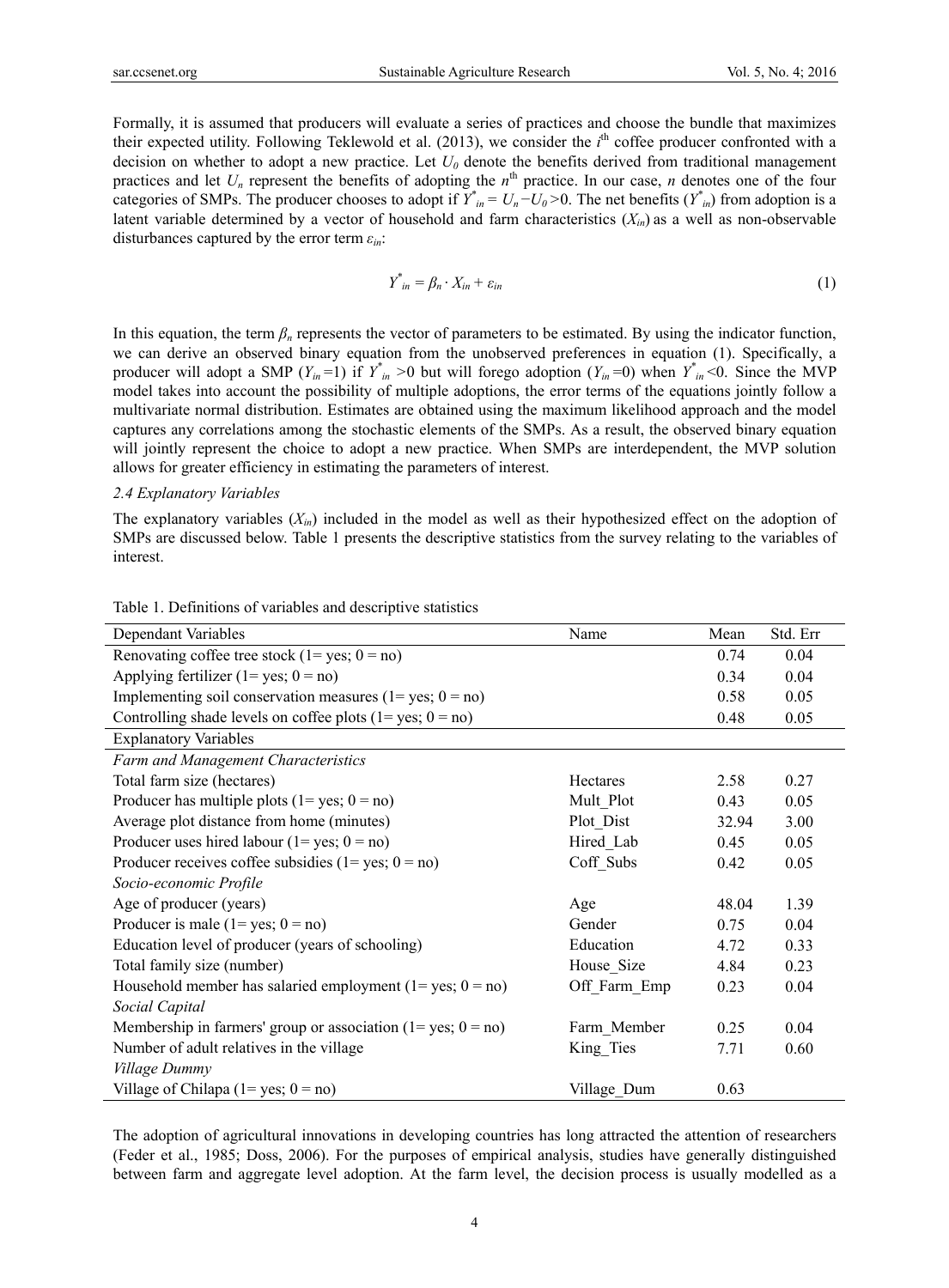series of intrinsic and extrinsic factors that determine individual adoption behaviour (Meijer, Catacutan, Ajayi, Sileshi, & Nieuwenhuis, 2015). A macro level approach by contrast measures the aggregate use of a practice within a given population or territory (Feder et al., 1985). Generally, studies seek ways of relating adoption choices to farm and socio-economic factors through the use of econometric models (Knowler & Bradshaw, 2007). While various factors are hypothesized to play a role, results from different studies also indicate that the effect of certain variables is not always uniform.

Among the possible determinants of adoption include factors relating to farm and management characteristics. For instance, having a larger plot can facilitate adoption since larger producers on average tend to have lower fixed costs and can expect higher yields after implementing a new practice (Boahene et al., 1999). On the other hand, producers with larger holdings might choose to practice more extensive forms of agriculture by not adopting intensive farming methods (Kassie, Jaleta, Shiferaw, Mmbando, & Mekuria, 2013). Working multiple plots is expected however to have a positive effect since conditions on different land parcels may increase the need for certain SMPs to be implemented (Nkegbe & Shankar, 2014). Access to hired labour also potentially facilitates the uptake of new practices by enabling producers to overcome workforce related production constraints (Yila & Thapa, 2008). On the other hand, the average distance from household to plot is expected to make adoption less likely due to the transaction costs involved in moving heavy materials and inputs (Bizimana, Nieuwoudt, & Ferrer, 2002). From a policy perspective, government support programs can give producers the confidence to invest in new practices despite uncertainty (Teklewold et al., 2013). The main coffee program in Mexico (*Fomento Productivo*) offers subsidies to producers who are able to document that they marketed coffee during each of the three years prior to applying for benefits. In 2013, 29% of producers were beneficiaries under the program (SAGARPA, 2014).

Studies have also suggested that certain socio-economic characteristics of producers and their households influence adoption choices. For instance, age and education are considered possible determinants although the direction of the effect is not always clear. Older producers or those with higher levels of education will have accumulated a greater stock of information, which could mitigate the risks involved in adopting new practices (Doss, 2006). On the other hand, age is associated with a shorter planning horizon and reduced physical capacities. As well, producers with higher levels of educational attainment often have greater off-farm employment opportunities, potentially limiting the range of plot work they choose to undertake. Several studies have confirmed that education has played a major role in enabling rural households in Mexico to pursue non-agricultural employment (Janvry & Sadoulet, 2001; Yúnez-Naude & Edward Taylor, 2001; Barham et al., 2011).

Family members are often the principal source of labour for smallholders (Netting, 1993). As a result, household size is expected to have a positive effect on the likelihood of adoption. With regard to gender, it has been argued that female producers often have less access to agricultural resources (credit, land, labour, inputs, information…) which could limit their ability to adopt new practices (De Groote & Coulibaly, 1998; Teklewold et al., 2013). In Mexico, 28% of coffee producers are women and female participation rates have increased in recent years (AMECAFE, 2012).

Access to off-farm employment can be a catalyst for adoption especially since coffee producing households in Mexico are increasingly diversifying their sources of income (Barham et al., 2011; Padrón & Burger, 2015). Nonetheless, the anticipated effect of this trend on adoption is ambiguous. Off-farm revenues allow for greater consumption smoothing, thereby reducing the perceived risks associated with implementing new practices. On the other hand, the opportunity cost of undertaking plot work increases.

Finally, different aspects of a producer's endowment in social capital have been shown in various contexts to influence adoption choices (Narayan & Pritchett, 1999; Isham, 2002; Cramb, 2005). In regions where markets and information sources are imperfect, local forms of association enable farmers to exchange knowledge and experiences (Kassie et al., 2013). As such, membership in rural institutions can encourage adoption by giving producers the opportunity to learn about new or unfamiliar practices. In addition, extended families in many developing countries share resources through informal insurance mechanisms which allow households to better manage risk (Fafchamps & Gubert, 2007). Coffee growers with greater kingship ties might therefore be more likely to adopt SMPs. On the other hand, family networks characterized by strong links between members ("bonding social capital") can be closed off to outside ideas in such a way that the adoption of new agricultural practices is discouraged (Warriner & Moul, 1992).

Certain variables of interest were not considered during the final analysis. For instance, tenure arrangements were not taken into account since households in the sampled area are governed by a communal land resources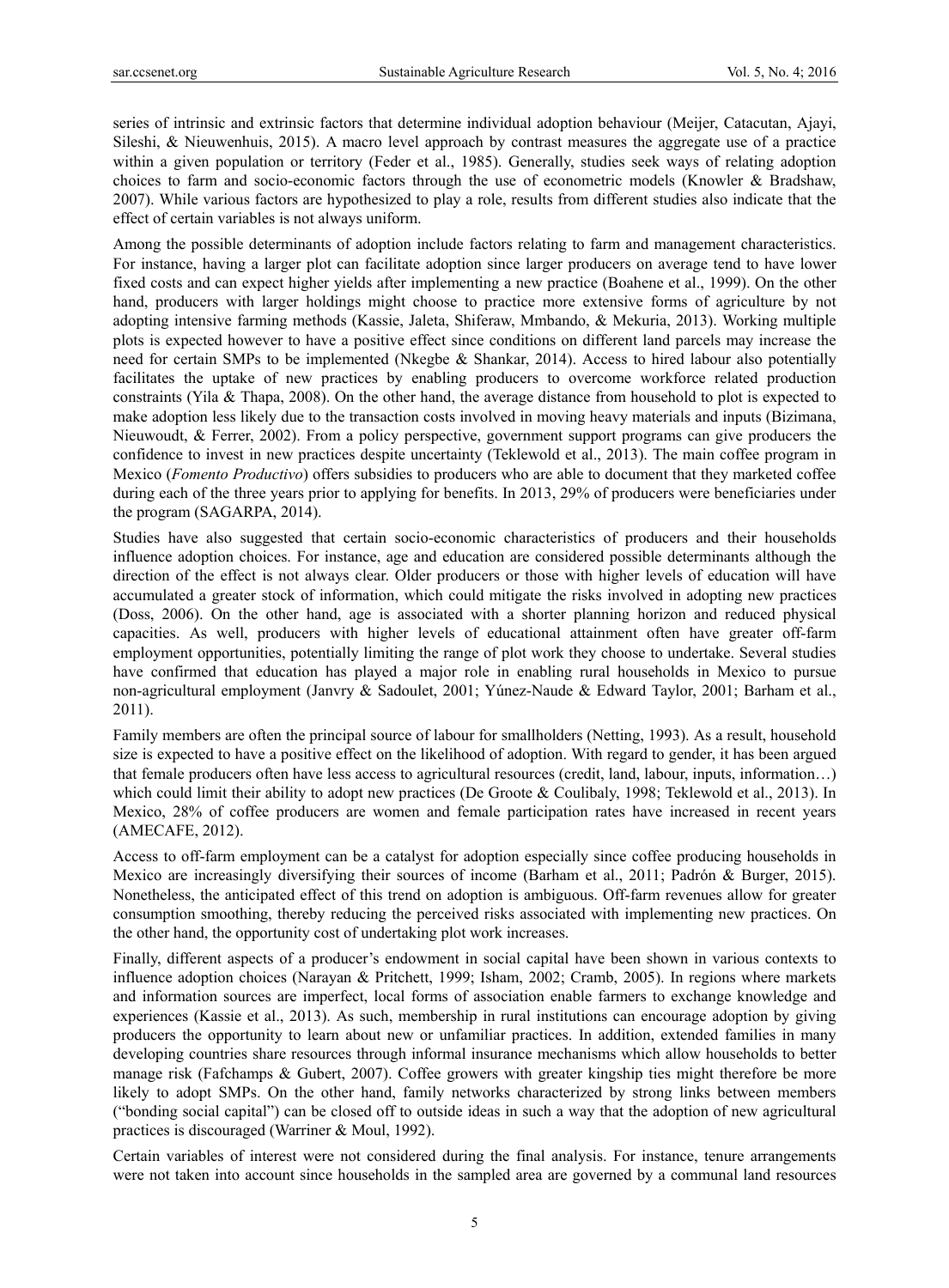committee, an institution independent of the municipality. Under this system, producers hold usufruct rights over their coffee parcels. While a 1991 amendment to the Mexican constitution made the privatization of communal lands (*ejidos*) possible, it remains the dominant type of ownership, especially in the rural areas of the south (Brown, 2004).

In addition, the survey data indicated a perfect correlation between membership in a producer association and participation in extension training. Respondents who were members of an organization all belonged to organic coffee cooperatives and no other type of producer group was present in the area. Producers who were selected to participate in the semi-structured interviews confirmed that independent growers had not received technical assistance during the 2013/2014 coffee season. Generally speaking, outside of cooperatives, the availability of technical support depends largely on government funding. However, since 2009, public spending earmarked for the coffee sector has been declining (FUNDAR, 2015) and in 2013 no funds were allocated for the provision of extension services. Given the perfect correlation between participation in extension training and membership in a producer organization, it was decided that only the latter variable would be retained.

#### **3. Results and Discussion**

# *3.1 General Performance of the Model*

The MVP model was used to estimate the effects of explanatory variables on adoption behaviour. The natural logarithm of certain variables was taken in order to correct for skewed distributions and allow for a better model fit. In addition, we tested for the presence of multicollinearity by running the variance inflation factors (VIF). The results of the test (VIF  $\leq$ 2.30) did not suggest any potential bias. The Wald test [chi-square (56) =98.570\*\*\*] also indicates that the data fit of our model performs reasonably well. In addition, a likelihood ratio test was carried out in order to compare four univariate probit models to the multivariate solution (Table 2). The test result was statistically meaningful [chi-square (6) =14.216\*\*] indicating that the error correlations between practices are jointly significant. This justifies our use of the MVP model rather than separate probit regressions and supports the hypothesis that SMP adoption choices are interrelated. Specifically, coffee producers who used fertilizer were more likely to adopt soil conservation measures (rho =0.642\*\*\*) as well as manage shade levels (rho = 0.359\*). However, renovating coffee tree stocks was not correlated with other categories of SMPs and can therefore be considered a 'stand-alone' practice.

| Equations                                         | Coefficients (rho) | Standard error | t-value    |
|---------------------------------------------------|--------------------|----------------|------------|
|                                                   |                    |                |            |
| Renovating coffee tree stock vs                   | 0.171              | 0.242          | 0.710      |
| Applying fertilizer                               |                    |                |            |
| Renovating coffee tree stocks vs                  | 0.202              | 0.196          | 1.030      |
| Implementing soil conservation measures           |                    |                |            |
| Renovating coffee tree stock vs                   | 0.217              | 0.204          | 1.060      |
| Managing shade levels                             |                    |                |            |
| Applying fertilizer vs                            | 0.642              | 0.244          | $2.630***$ |
| Implementing soil conservation measures           |                    |                |            |
| Applying fertilizer vs                            | 0.359              | 0.214          | 1.680*     |
| Managing shade levels                             |                    |                |            |
| Implementing soil conservation measures vs        | $-0.015$           | 0.187          | $-0.080$   |
| Managing shade levels                             |                    |                |            |
| Likelihood ratio test chi-square $(6) = 14.216**$ |                    |                |            |
| $p^{***}<0.01, p^{**}<0.05, p^{*}<0.10.$          |                    |                |            |

Table 2. Correlation coefficients for MVP adoption equations

#### *3.2 Farm Characteristics and Management Practices*

Tables 3 summarizes the MVP estimates obtained for the four categories of SMPs. The results indicate that larger coffee producers are less likely to use fertilizer or manage shade levels. With one exception, surveyed producers who adopted fertilizer had chosen to use organic materials. However, this result is not unusual given that coffee growers in Mexico tend not to use chemical fertilizer due to its perceived high cost (AMECAFE, 2011). While organic fertilizer can be more cost-effective, its availability depends crucially on local materials. This makes it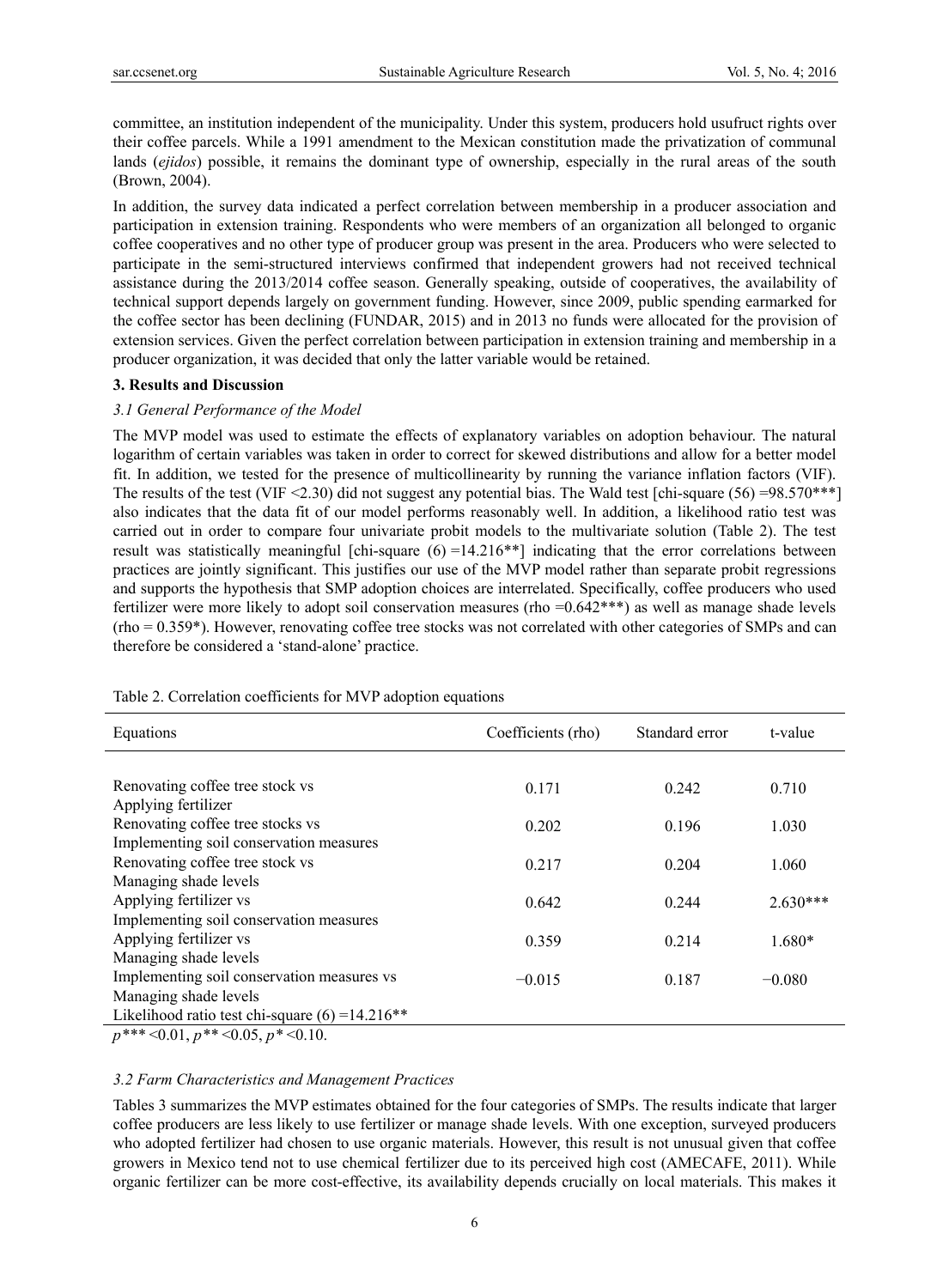difficult for producers to increase the amounts that can be obtained over a certain threshold (Valkila, 2009). As a result, fertilizer use will be more attractive to smaller producers since the application of relatively limited levels of organic fertilizer will have a greater positive impact on soil fertility than what larger producers can achieve.

From a policy perspective, these results suggest that smallholder coffee growing does not in itself represent a barrier to the adoption of SMPs. Smaller-scale coffee producers have greater facility implementing certain practices by utilizing their own resources as compared to larger producers who are more likely to require access to off-farm inputs before making a decision to adopt. When the markets for these inputs (credit, labour, fertilizer…) are imperfect, larger producers will face greater constraints in terms of their ability to implement SMPs. Viewed in this light, targeted policy reforms aimed at increasing the efficiency of agricultural input markets could indirectly facilitate the adoption process for producers with larger coffee plots.

|                                     | Renovating coffee tree stocks |                   | Fertilizer use        |              |                   |             |
|-------------------------------------|-------------------------------|-------------------|-----------------------|--------------|-------------------|-------------|
| Variables                           | Coefficients                  | Standard<br>error | t-value               | Coefficients | Standard<br>error | t-value     |
| Hectares (log)                      | $-0.246$                      | 0.265             | $-0.930$              | $-0.609$     | 0.265             | $-2.300**$  |
| Mult Plot                           | 0.023                         | 0.363             | 0.060                 | 0.069        | 0.406             | 0.170       |
| Plot Dist (log)                     | $-0.078$                      | 0.110             | $-0.710$              | 0.032        | 0.116             | 0.270       |
| Hired Lab                           | 0.498                         | 0.409             | 1.220                 | 0.478        | 0.414             | 1.150       |
| Coff Subs                           | 0.127                         | 0.345             | 0.370                 | $-0.436$     | 0.391             | $-1.120$    |
| Age                                 | $-0.198$                      | 0.079             | $-2.490**$            | 0.136        | 0.085             | 1.610       |
| Age (squared)                       | 0.002                         | 0.001             | $2.520**$             | $-0.001$     | 0.001             | $-1.300$    |
| Gender                              | $-0.717$                      | 0.459             | $-1.560$              | 0.868        | 0.467             | 1.860*      |
| Education (log)                     | $-0.070$                      | 0.295             | $-0.240$              | 0.108        | 0.272             | 0.400       |
| House_Size (log)                    | 0.433                         | 0.427             | 1.010                 | $-0.489$     | 0.419             | $-1.170$    |
| Salar_Emp                           | 0.101                         | 0.403             | 0.250                 | 0.283        | 0.464             | 0.610       |
| Farm Member                         | 1.858                         | 0.649             | 2.860***              | 2.780        | 0.481             | 5.780***    |
| King_Ties (log)                     | 0.570                         | 0.249             | 2.290**               | 0.578        | 0.261             | 2.220**     |
| Village Dum                         | $-0.144$                      | 0.471             | $-0.310$              | $-0.455$     | 0.462             | $-0.980$    |
| Constant                            | 4.010                         | 2.122             | 1.890*                | $-5.703$     | 2.194             | $-2.600***$ |
|                                     | Soil conservation measures    |                   | Managing shade levels |              |                   |             |
| Variables                           | Coefficients                  | Standard<br>error | t-value               | Coefficients | Standard<br>error | t-value     |
| Hectares (log)                      | $-0.183$                      | 0.230             | $-0.800$              | $-0.402$     | 0.219             | $-1.830*$   |
| Mult Plot                           | 0.341                         | 0.347             | 0.980                 | 0.017        | 0.317             | 0.050       |
| Plot Dist (log)                     | 0.122                         | 0.104             | 1.180                 | $-0.091$     | 0.098             | $-0.930$    |
| Hired Lab                           | 0.466                         | 0.361             | 1.290                 | $-0.273$     | 0.351             | $-0.780$    |
| Coff Subs                           | 0.009                         | 0.324             | 0.030                 | 0.084        | 0.314             | 0.270       |
| Age                                 | 0.136                         | 0.073             | 1.860*                | $-0.108$     | 0.068             | $-1.590$    |
| Age (squared)                       | $-0.002$                      | 0.001             | $-2.070**$            | 0.001        | 0.001             | 1.660*      |
| Gender                              | 0.225                         | 0.400             | 0.560                 | 0.362        | 0.357             | 1.010       |
| Education (log)                     | $-0.482$                      | 0.293             | $-1.650*$             | $-0.329$     | 0.244             | $-1.350$    |
| House Size (log)                    | $-1.032$                      | 0.394             | $-2.620***$           | $-0.886$     | 0.370             | $-2.390**$  |
| Salar Emp                           | 0.309                         | 0.386             | 0.800                 | 0.599        | 0.386             | 1.550       |
| Farm Member                         | 2.085                         | 0.543             | 3.840***              | 1.051        | 0.359             | 2.930***    |
| King Ties (log)                     | 0.404                         | 0.228             | 1.770*                | 0.252        | 0.204             | 1.230       |
| Village Dum                         | $-0.337$                      | 0.433             | $-0.780$              | $-0.154$     | 0.406             | $-0.380$    |
| Constant                            | $-1.790$                      | 1.889             | $-0.950$              | 3.917        | 1.901             | 2.060**     |
| Wald chi-square (56)<br>98.570***   |                               |                   |                       |              |                   |             |
| Log pseudo-likelihood<br>$-213.394$ |                               |                   |                       |              |                   |             |
| 119<br>Number of observations       |                               |                   |                       |              |                   |             |

| Table 3. Coefficient estimates of the MVP model |  |  |
|-------------------------------------------------|--|--|
|                                                 |  |  |

 $p^{***}$  < 0.01,  $p^{**}$  < 0.05,  $p^{*}$  < 0.10.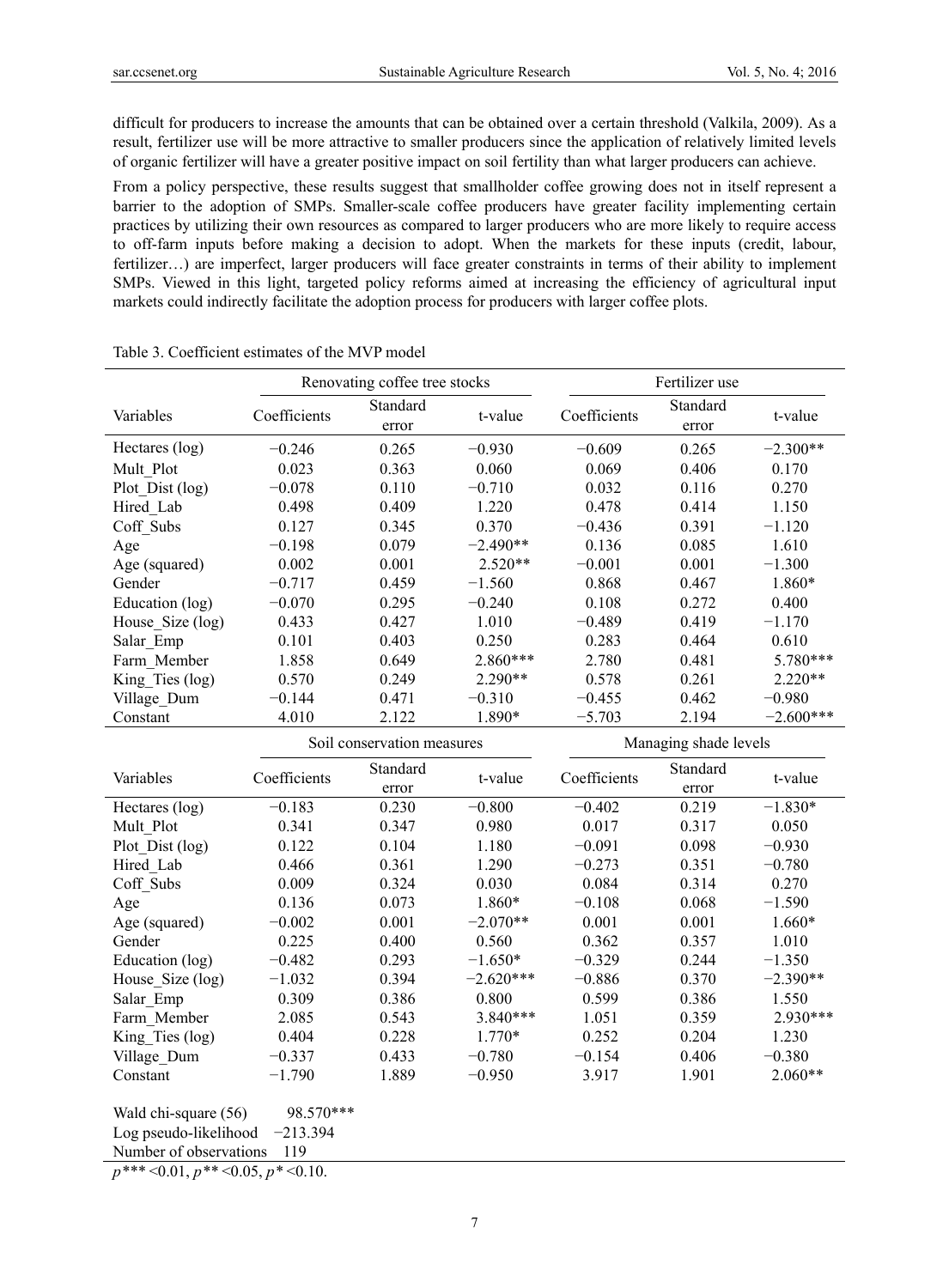Apart from the total size of coffee holdings, the farm and management variables included in the model were not significant. For instance, the number of plots as well as average distance did not have any noticeable effect on adoption rates. In addition, access to labour was not a determining factor. Producers who responded to the semi-structured interviews explained that workers are normally hired to help during the coffee harvest. Since plot improvement work is undertaken earlier in the season this explains why access to non-household labour did not translate into higher adoption rates. Moreover, hired labourers tend to come from neighbouring rural areas where coffee is not grown due to lower altitudes. During the pre-harvest period, these workers usually cultivate their own agricultural plots meaning the supply of available labour to coffee producers is highly seasonal.

Also of note is the fact that producers who benefited from government subsidies did not have higher adoption rates in any of the SMP categories. The absence of noticeable results derives from a general policy failure in Mexico to implement stable coffee support programs for producers. As a case in point, since 2003 there have been four major changes to the largest subsidy program (*Fomento Productivo*) in terms of both eligibility and funding criteria. Funding allocated to the coffee sector is also renegotiated on an annual basis and tends to fluctuate sharply (Fundar, 2015). The resulting uncertainty around subsidies makes it challenging for producers to plan their coffee investment strategies around the level of government support they can expect to receive. This in turn reduces their incentive to adopt SMPs. The question of whether or not non market incentives should be used to support coffee production remains of course a matter open to debate. However, the lack of results suggests that coffee policies in Mexico have not encouraged the uptake of SMPs and that producers seem to be passive beneficiaries of current programs.

#### *3.3 Producers' Socio-Economic Profile*

The results indicate that age is a determining factor although the effect is not uniform. Older producers are less likely to renovate their stock of coffee trees. This preference for drawing down capital stocks could be the result of shorter planning horizons associated with age. It might also reflect recent transformations in the Mexican economy, notably the increasing returns from education and off-farm employment over coffee as highlighted by Barham et al. (2011). Specifically, older producers might not renovate their stocks if they expect that younger household members will rely less on coffee growing for their livelihood. Such an expectation would reduce the incentive to improve coffee tree stocks since the benefits in terms of improved yields would only materialize over the long run. In this respect, new policies designed to promote the efficient sale and transfer of landholdings could encourage older producers to maintain their coffee trees. In contrast, the MVP model reveals that age is positively correlated with the adoption of soil conservation practices. This outcome is likely due to the fact that older producers on average have accumulated a greater stock of information on the importance and proper implementation of such measures.

The variable for gender indicated that male coffee producers are more likely to use fertilizer. As previous studies have shown, male producers often have social advantages when it comes to accessing agricultural inputs (Udry, 1996; De Groote & Coulibaly, 1998). The result might therefore indicate that women coffee growers have fewer resources for making fertilizer. Other factors might also be relevant such as the possibility that female producers face greater difficulties when it comes to transporting inputs and materials. Given the growing number of female coffee producers in Mexico, initiatives should focus on removing the constraints that women face when making adoption choices.

The results also indicate that a producer's level of education negatively influences the adoption of soil conservation measures. While education is generally regarded as helpful to adoption, producers with more schooling often have better opportunities for off-farm work and may limit the number of practices they choose to implement (Umatsu & Mishra, 2010). Moreover, several of the soil conservation recommendations in particular the building of ditches, terraces and contour barriers are especially labour-intensive. On average, the opportunity costs of implementing these measures will be greater for producers with higher levels of educational attainment.

Also of note is the fact that household size is negatively correlated with the adoption of soil conservation and shade control measures. In smallholder systems it is generally assumed that household size has a positive effect on adoption since it can be interpreted as a proxy for available farm labour (Netting, 1993). However, while household labour used to be an important factor of production, the growth in returns to education in Mexico over the last two decades has increased both school attendance and retention rates. Comparing the investments made by rural households in education and coffee production can provide some insight into the negative relationship observed between household size and adoption. In a study by Barham et al. (2011), the average educational costs (both direct and opportunity costs) per child for a coffee producing household were compared with the daily opportunity cost of making capital improvements to coffee plots. Due to the comparatively higher returns from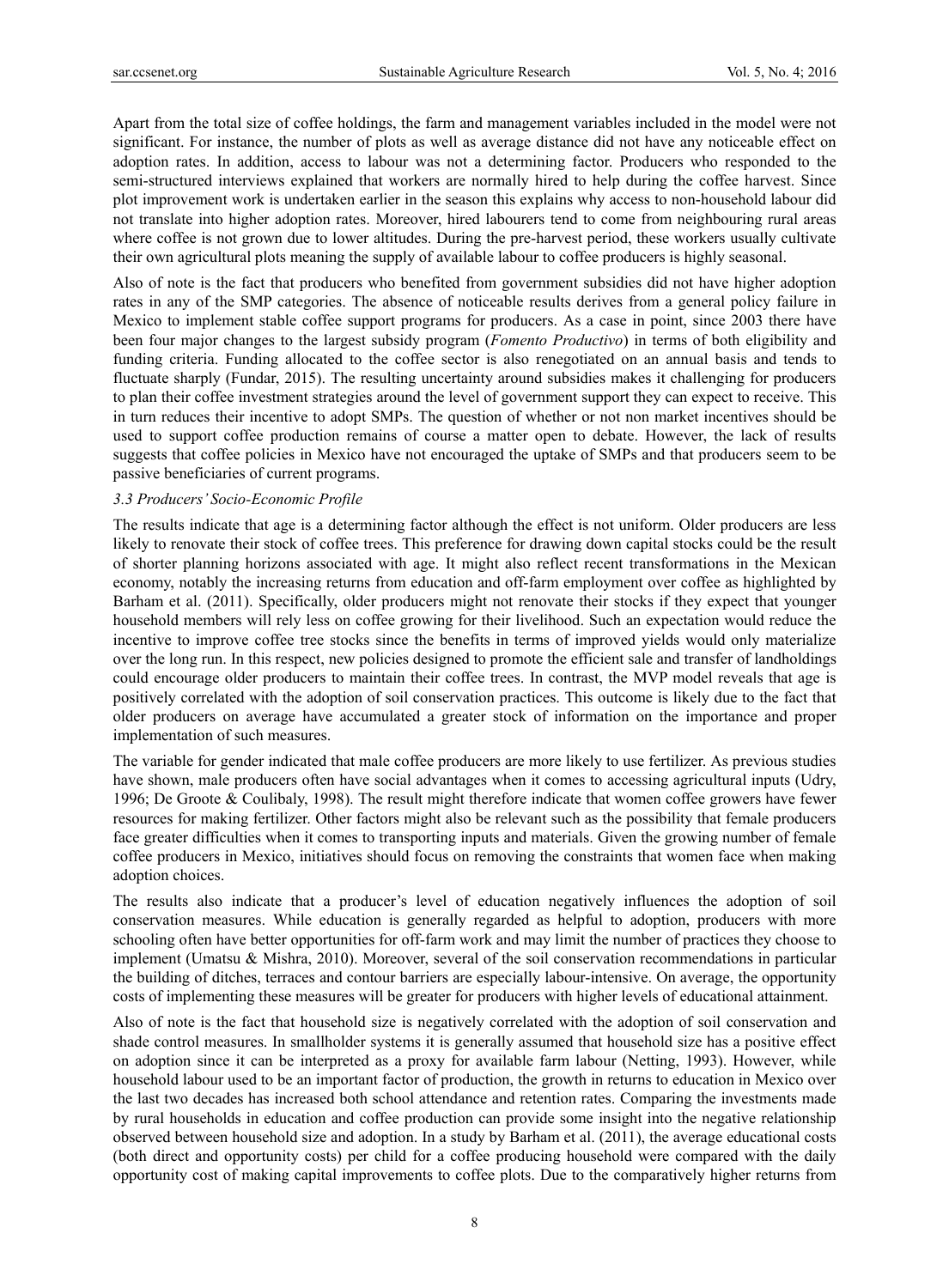schooling, it was estimated that rural households in Mexico invest on average twice as much in education as they do in coffee production. The MVP results appear to confirm this trade-off and suggest that larger households (with generally more children) tend to invest more in education and less in plot improvement work.

# *3.4 Social Capital*

Finally, the estimates reveal that the adoption of SMPs depends crucially on different aspects of a producer's endowment in social capital. For every SMP category, membership in a local producer association increased the likelihood of adoption. As was previously mentioned, the only institutions present in the area visited were organic coffee cooperatives and all surveyed members had benefited from some form of extension support provided by the cooperative to which they belonged. The results therefore indicate that training provisions have a positive effect on the accumulation of coffee-related knowledge by producers and facilitate the adoption of new practices. Furthermore, coffee cooperatives arrange frequent member meetings, giving producers the opportunity to access information and share experiences that sensitize non-adopters to the benefits of SMPs. One of the main obstacles to adoption is that the costs of implementing new practices usually exceed the short-term profits, despite yielding important benefits over the long-term. In this respect, the social function of local institutions such as cooperatives is to provide a venue through which producers can learn from others during the adoption phase. These results corroborate what previous studies have highlighted regarding the impact of social capital on adoption choices in sustainable agriculture (Warriner & Moul, 1992; Swinton, 2000; Cramb, 2005; Rodríguez-Entrena & Arriaza, 2013).

In addition, the number of adult relatives in the village was positively correlated with the renovation of coffee tree stocks, fertilizer use and soil conservation measures. The evidence suggests that informal support mechanisms among family members allow producers to mitigate the risks they face when implementing SMPs. Additionally, in many coffee growing regions of Mexico, extended families participate in collaborative work exchanges (Lewis, 2005) which effectively increase the supply of labour available to producers. These exchanges seem to confer advantages on producers with greater kinship ties since they allow extended families to "self-exploit" their own labour in the sense of the term as used by Chayanov (1986). Given the communal land ownership system, it is also possible that producers with extended kinship networks face greater social pressures to adequately maintain their land holdings. As well, improving the productive state of coffee plots by adopting SMPs could confer on adopters a higher social status with the benefits derived being greater for producers with larger kinship ties.

# **4. Conclusion**

Improving physical conditions on coffee plots through the adoption of SMPs is vital for increasing yields, reducing rural household poverty and ensuring the long-term sustainability of the coffee sector in Mexico. In this study, we analyzed the probability of adopting multiple SMPs by coffee producers using data obtained from field survey interviews. An MVP model was used to jointly analyze the adoption of multiple practices while accounting for possible correlations between them.

The results showed a relationship between the adoption of SMPs and the total size of coffee holdings, socio-economic variables (age, gender, education, household size) and a producer's endowment in social capital (association membership, kinship ties) the latter revealing itself to be a key factor in the overall adoption process. This confirms what previous studies have highlighted, namely that direct forms interaction among producers are one of the principal driving forces behind the adoption of sustainable agricultural practices. We therefore conclude that policy efforts aimed at encouraging coffee growers to adopt SMPs must account for the crucial role that social capital plays in smallholder coffee systems. From a development perspective, this implies strengthening the institutions that producers use for interacting with each other as well as encouraging greater organization at the local level. Additionally, since government subsidies had no effect on adoption rates, current coffee programs should be reformed with a view to encouraging the uptake of SMPs.

Regarding the limits of the model, it should be noted that the use of binary variables for classifying producers as adopters has been criticized as it leaves aside the issue of adoption *intensity*. In addition, the results obtained must account for the limited geographical coverage of the area sampled. While the model did capture certain trends, it is often the case with microstudies that variations between households with regard to the explanatory variables are not sufficiently large to produce meaningful results.

One promising option for further research would be to study the perceptions of coffee farmers as they relate to the adoption of SMPs. Indeed, a variety of methods could be drawn upon in order to identify and analyze which factors producers regard as being the principal barriers to adoption. Additional research in this area could contribute to further understanding the livelihood strategies of rural households and inform the design of more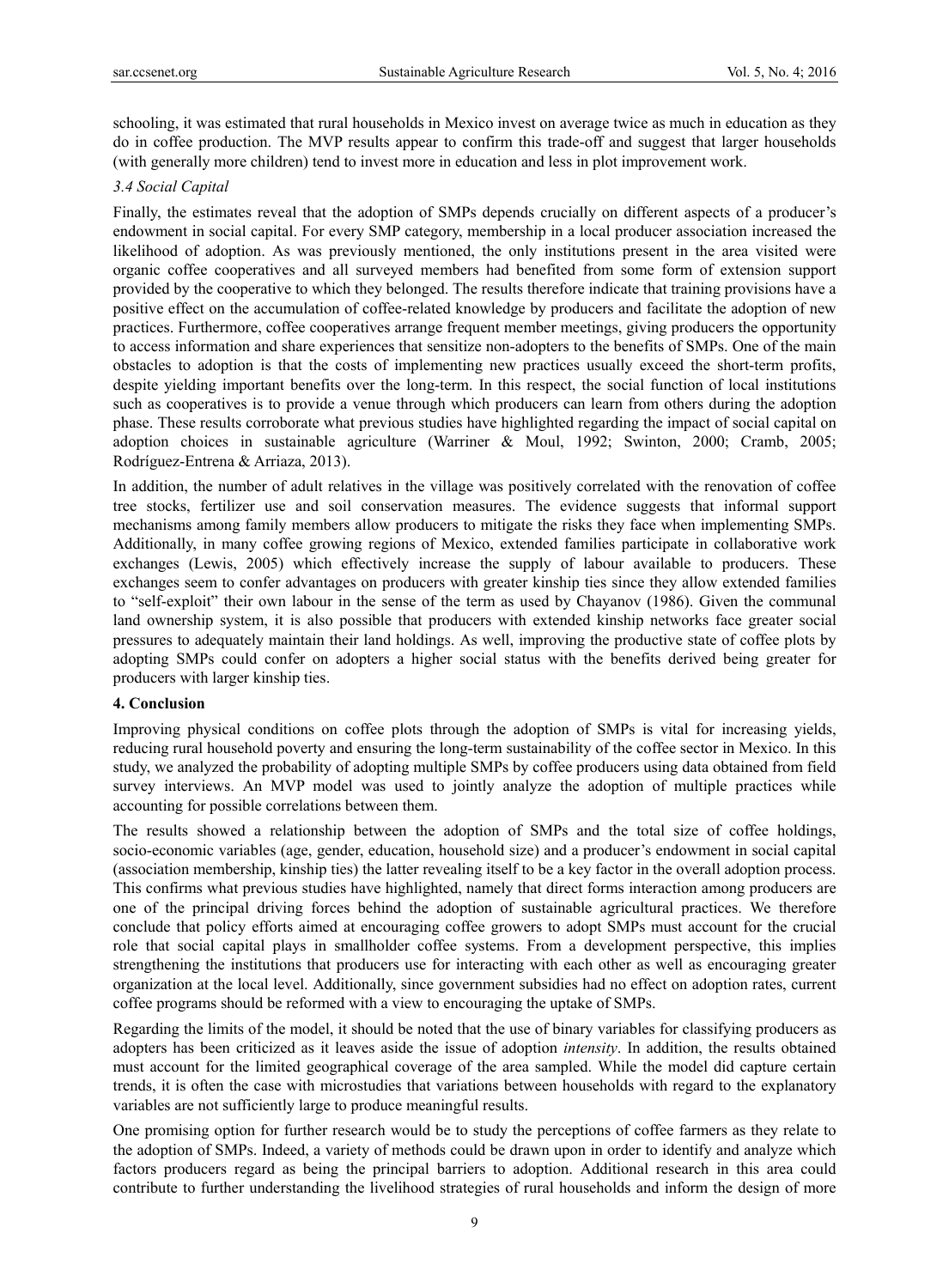effective coffee policies in Mexico.

## **Acknowledgments**

This study was supported by the Social Sciences and Humanities Research Council of Canada (SSHRC) through a General Research Fund.

#### **References**

- Ali, L., Mangheni, N. M., Sanginga, P. C., Delve, R. J., Mastiko, F., & Miiro, R. (2007). Social capital and adoption of soil fertility management technologies in Tororo district, Uganda. In A. Bationo, B. Waswa, J. Kihara, & J. Kimetu (Eds.), *Advances in integrated soil fertility management in sub-Saharan Africa: challenges and opportunities* (pp. 947-954): Springer Netherlands.
- AMECAFE (Asociación Mexicana de la Cadena Productiva del Café). (2011). *Plan de innovación en la cafeticultura de México.* Mexico City, Mexico.
- AMECAFE (Asociación Mexicana de la Cadena Productiva del Café). (2012). Padron Nacional Cafetalero. http://amecafe.org.mx/padron-nacional-cafetalero/
- Bacon, C. (2005). Confronting the coffee crisis: Can fair trade, organic, and specialty coffees reduce small-scale farmer vulnerability in Northern Nicaragua? *World Development, 33*(3), 497-511. http://dx.doi.org/10.1016/j.worlddev.2004.10.002
- Barham, B. L., Callenes, M., Gitter, S., Lewis, J., & Weber, J. (2011). Fair Trade/organic coffee, rural livelihoods, and the "agrarian question": Southern Mexican coffee families in transition. *World Development, 39*(1), 134-145. http://dx.doi.org/10.1016/j.worlddev.2010.08.005
- Barham, B. L., & Weber, J. G. (2012). The economic sustainability of certified coffee: Recent evidence from Mexico and Peru. *World Development, 40*(6), 1269-1279. http://dx.doi.org/10.1016/j.worlddev.2011.11.005
- Beuchelt, T. D., & Zeller, M. (2011). Profits and poverty: Certification's troubled link for Nicaragua's organic and fairtrade coffee producers. *Ecological Economics, 70*(7), 1316-1324. http://dx.doi.org/10.1016/j.ecolecon.2011.01.005
- Bizimana, C., Nieuwoudt, W. L., & Ferrer, S. R. (2002). Factors influencing adoption of recommended farm practices by coffee farmers in Butare, southern Rwanda. *Agrekon, 41*(3), 237-248. http://dx.doi.org/10.1080/03031853.2002.9523597
- Blackman, A., & Naranjo, M. A. (2012). Does eco-certification have environmental benefits? Organic coffee in Costa Rica. *Ecological Economics, 83*, 58-66. http://dx.doi.org/10.1016/j.ecolecon.2012.08.001
- Boahene, K., Snijders, T. A. B., & Folmer, H. (1999). An integrated socioeconomic analysis of innovation adoption: The case of hybrid cocoa in Ghana. *Journal of Policy Modeling, 21*(2), 167-184. http://dx.doi.org/10.1016/S0161-8938(97)00070-7
- Brown, J. (2004). Ejidos and communidades in Oaxaca, Mexico: Impact of the 1992 reforms. *Reports on Foreign Aid and Development no. 120*. Seattle, Washington: Rural Development Institute
- Castellanos, E. J., Tucker, C., Eakin, H., Morales, H., Barrera, J. F., & Díaz, R. (2013). Assessing the adaptation strategies of farmers facing multiple stressors: Lessons from the coffee and global changes project in Mesoamerica. *Environmental Science & Policy, 26*, 19-28. http://dx.doi.org/10.1016/j.envsci.2012.07.003
- Chayanov, A. V. (1986). *The Theory of Peasant Economy*. Madison, Wisconsin: The University of Wisconsin Press.
- CONAPO (Consejo Nacional de Población). (2010). *Índice de marginación por entidad federativa y municipio 2010.* Mexico City, Mexico.
- Cramb, R. A. (2005). Social capital and soil conservation: Evidence from the Philippines. *Australian Journal of Agricultural and Resource Economics, 49*(2), 211-226. http://dx.doi.org/10.1111/j.1467-8489.2005.00286.x
- De Groote, H., & Coulibaly, N. G. (1998). Gender and generation: An intra-household analysis on access to resources in southern Mali. *African Crop Science Journal, 6*(1), 79-95. http://dx.doi.org/10.4314/acsj.v6i1.27827
- Doss, C. R. (2006). Analyzing technology adoption using microstudies: Limitations, challenges, and opportunities for improvement. *Agricultural Economics, 34*(3), 207-219. http://dx.doi.org/10.1111/j.1574-0864.2006.00119.x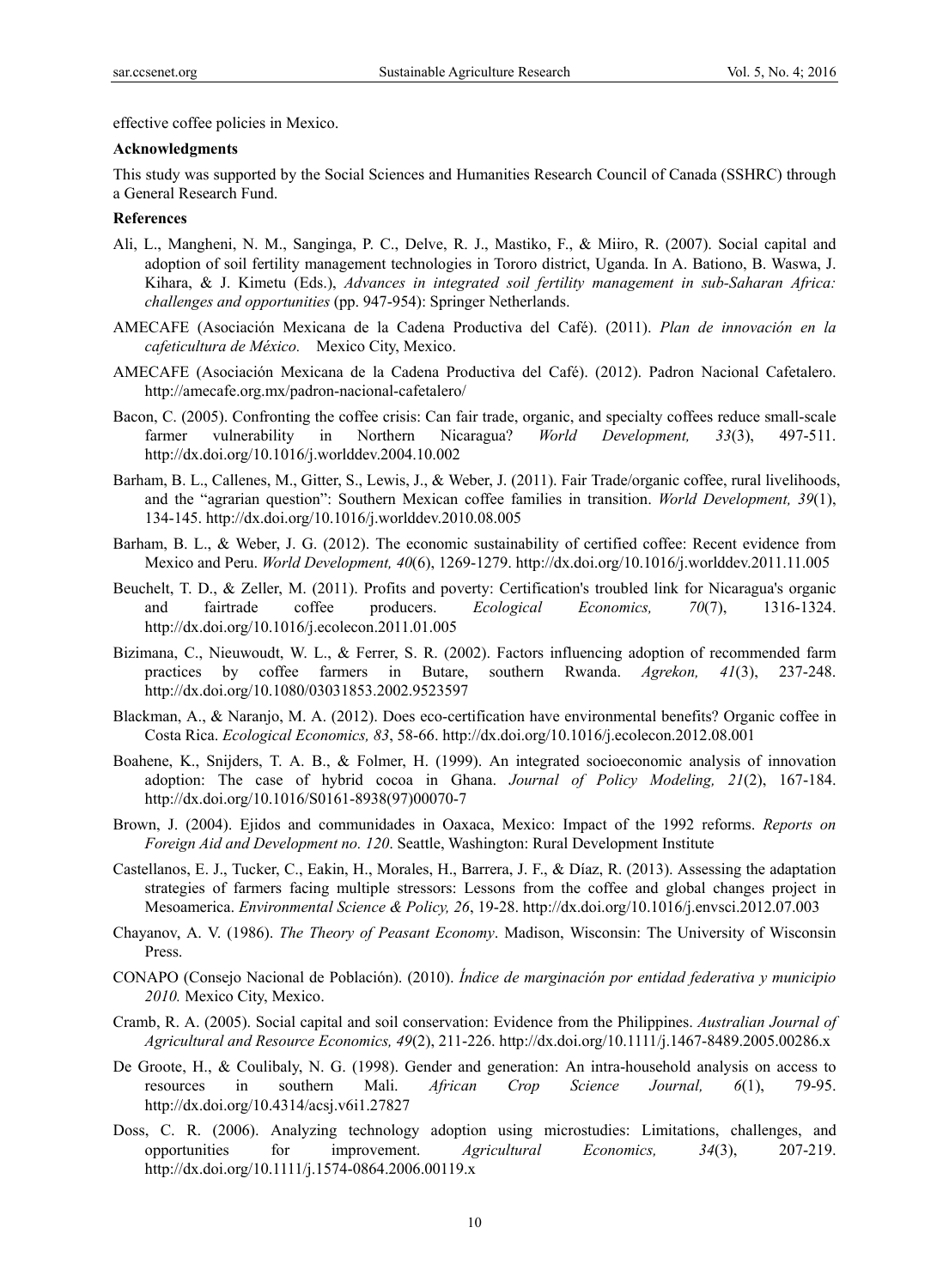- Fafchamps, M., & Gubert, F. (2007). The formation of risk sharing networks. *Journal of Development Economics, 83*(2), 326-350. http://dx.doi.org/10.1016/j.jdeveco.2006.05.005
- Feder, G., Just, R. E., & Zilberman, D. (1985). Adoption of agricultural innovations in developing countries: A survey. *Economic Development and Cultural Change, 33*(2), 255-298.
- FUNDAR (Fundar Centro de Análisis e Investigación). (2015). Café 2005-2012. Retrieved from http://subsidiosalcampo.org.mx/analiza/padrones/cafe/
- Isham, J. (2002). The effect of social capital on fertiliser adoption: Evidence from rural Tanzania. *Journal of African Economies, 11*(1), 39-60. http://dx.doi.org/10.1093/jae/11.1.39
- Janvry, A. d., & Sadoulet, E. (2001). Income strategies among rural households in Mexico: The role of off-farm activities. *World Development, 29*(3), 467-480. http://dx.doi.org/10.1016/S0305-750X(00)00113-3
- Kassie, M., Jaleta, M., Shiferaw, B., Mmbando, F., & Mekuria, M. (2013). Adoption of interrelated sustainable agricultural practices in smallholder systems: Evidence from rural Tanzania. *Technological Forecasting and Social Change, 80*(3), 525-540. http://dx.doi.org/10.1016/j.techfore.2012.08.007
- Knowler, D., & Bradshaw, B. (2007). Farmers' adoption of conservation agriculture: A review and synthesis of recent research. *Food Policy, 32*(1), 25-48. http://dx.doi.org/10.1016/j.foodpol.2006.01.003
- Lewis, J. (2005). Strategies for survival: Migration and fair trade-organic coffee production in Oaxaca, Mexico. University of California, San Diego The Center for Comparative Immigration Studies CCIS.
- Meijer, S. S., Catacutan, D., Ajayi, O. C., Sileshi, G. W., & Nieuwenhuis, M. (2015). The role of knowledge, attitudes and perceptions in the uptake of agricultural and agroforestry innovations among smallholder farmers in sub-Saharan Africa. *International Journal of Agricultural Sustainability, 13*(1), 40-54. http://dx.doi.org/10.1080/14735903.2014.912493
- Moguel, P., & Toledo, V. M. (1999). Biodiversity conservation in traditional coffee systems of Mexico. *Conservation Biology, 13*(1), 11-21. http://dx.doi.org/10.1046/j.1523-1739.1999.97153.x
- Narayan, D., & Pritchett, L. (1999). Cents and sociability: Household income and social capital in rural Tanzania. *Economic Development and Cultural Change, 47*(4), 871-897. http://dx.doi.org/10.1086/452436
- Netting, R. (1993). *Smallholders, householders: Farm families and the ecology of intensive, sustainable agriculture.* Stanford, CA: Stanford University Press.
- Nkegbe, P. K., & Shankar, B. (2014). Adoption intensity of soil and water conservation practices by smallholders: Evidence from Northern Ghana. *Bio-based and Applied Economics, 3*(3), 159-174. http://dx.doi.org/10.13128/BAE-13246
- Padrón, B. R., & Burger, K. (2015). Diversification and labor market effects of the Mexican coffee crisis. *World Development, 68*, 19-29. http://dx.doi.org/10.1016/j.worlddev.2014.11.005
- Rodríguez-Entrena, M., & Arriaza, M. (2013). Adoption of conservation agriculture in olive groves: Evidences from Southern Spain. *Land Use Policy, 34*(0), 294-300. http://dx.doi.org/10.1016/j.landusepol.2013.04.002
- Ruben, R., & Fort, R. (2012). The impact of Fair Trade certification for coffee farmers in Peru. *World Development, 40*(3), 570-582. http://dx.doi.org/10.1016/j.worlddev.2011.07.030
- SAGARPA (Secretaría de Agricultura Ganadería Desarrollo Rural Pesca y Alimentación). (2014). Padrones de Beneficiarios. Retrieved from http://www.sagarpa.gob.mx/agricultura/Paginas/Padrones.aspx
- Swinton, S. M. (2000). *More social capital, less erosion: Evidence from Peru's Altiplano*. Paper presented at the Annual Meeting of the American Agricultural Economics Association, Tampa, FL.
- Teklewold, H., Kassie, M., & Shiferaw, B. (2013). Adoption of multiple sustainable agricultural practices in rural Ethiopia. *Journal of Agricultural Economics, 64*(3), 597-623. http://dx.doi.org/10.1111/1477-9552.12011
- Udry, C. (1996). Gender, agricultural production, and the theory of the household. *Journal of Political Economy, 104*(5), 1010-1046. http://dx.doi.org/10.1086/262050
- Umatsu, H., & Mishra, A. (2010). *Net effect of technology adoption by US farmers*. Paper presented at the Southern Agricultural Economics Association Annual Meetings, Orlando, FL.
- Valkila, J. (2009). Fair Trade organic coffee production in Nicaragua sustainable development or a poverty trap? *Ecological Economics, 68*(12), 3018-3025. http://dx.doi.org/10.1016/j.ecolecon.2009.07.002
- Warriner, G. K., & Moul, T. M. (1992). Kinship and personal communication network influences on the adoption